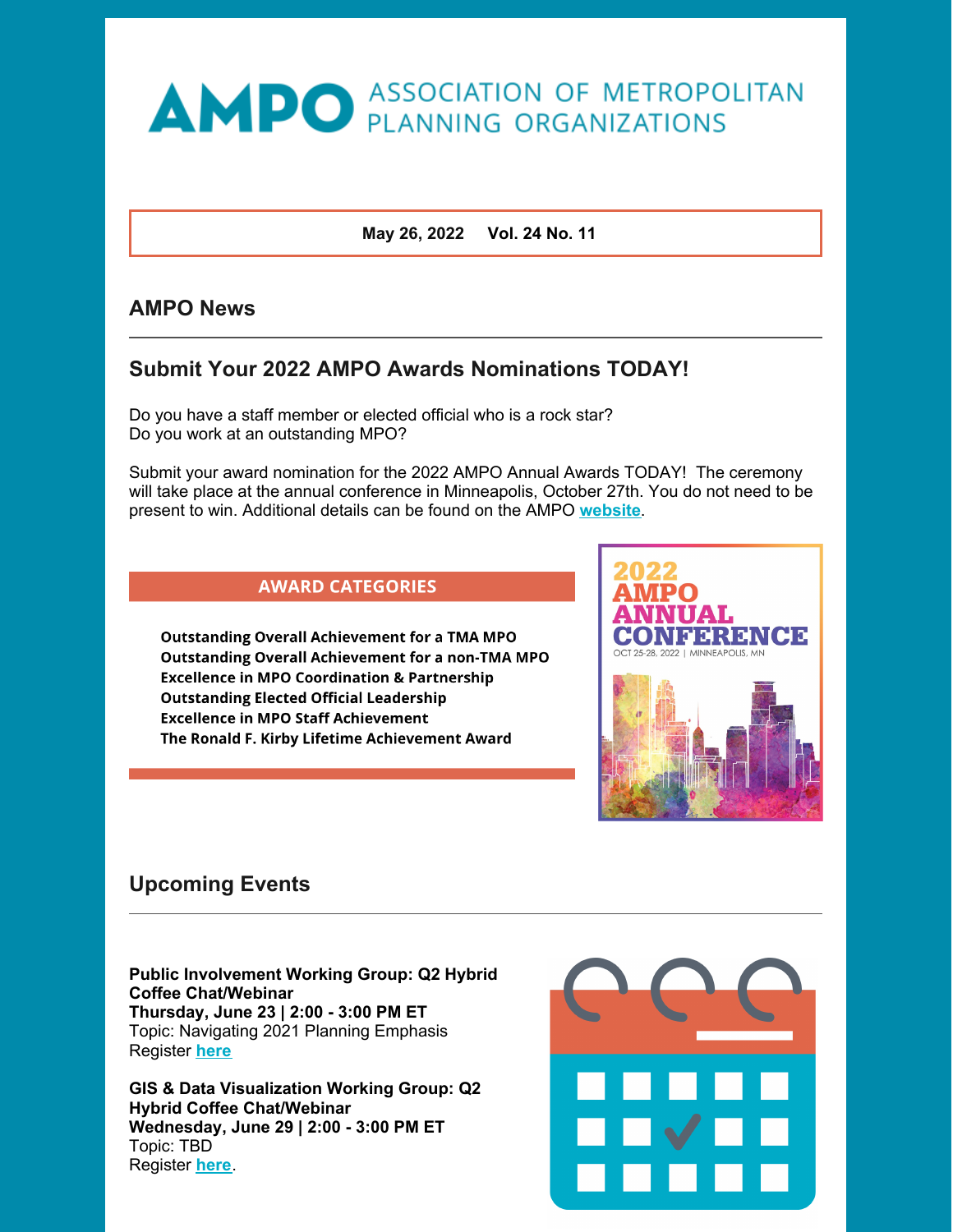**USDOT has release the Notice of Funding Opportunity for the Safe Streets & Roads for All** Competitive Grant Program which can be found **[here](https://www.govinfo.gov/content/pkg/FR-2022-05-24/pdf/2022-11113.pdf)**. The program funds plans and projects to support infrastructure, behavioral, and operational initiatives that prevent death and serious injury on roads and streets involving all roadway users. Read **[more](https://myampo.org/resources/Documents/Newsletter 5 26 22.pdf)**.

# **Federal Update**

**FTA Announces Initial \$13 Million Funding Opportunity from Infrastructure Investment & Jobs Act for Transit Planning That Addresses Climate Change and Equity in Communities Nationwide** The Federal Transit Administration (FTA) today announced the availability of approximately \$13 million in **[competitive](https://lnks.gd/l/eyJhbGciOiJIUzI1NiJ9.eyJidWxsZXRpbl9saW5rX2lkIjoxMDAsInVyaSI6ImJwMjpjbGljayIsImJ1bGxldGluX2lkIjoiMjAyMjA1MjYuNTg0OTUyMDEiLCJ1cmwiOiJodHRwczovL3d3dy50cmFuc2l0LmRvdC5nb3Yvbm90aWNlcy1mdW5kaW5nL3BpbG90LXByb2dyYW0tdHJhbnNpdC1vcmllbnRlZC1kZXZlbG9wbWVudC1wbGFubmluZy1meTIwMjItbm90aWNlLWZ1bmRpbmcifQ.fwTth2pFHch59-UvQGyzlimcoEQO92hpX9_uJZSfKfY/s/551997656/br/131955621340-l) grant funds** through FTA's **Pilot Program for [Transit-Oriented](https://lnks.gd/l/eyJhbGciOiJIUzI1NiJ9.eyJidWxsZXRpbl9saW5rX2lkIjoxMDEsInVyaSI6ImJwMjpjbGljayIsImJ1bGxldGluX2lkIjoiMjAyMjA1MjYuNTg0OTUyMDEiLCJ1cmwiOiJodHRwczovL3d3dy50cmFuc2l0LmRvdC5nb3YvVE9EUGlsb3QifQ.YjF7HgpceqaLP4AYEqVTpwNh1d_wUdxCIrqZowv9CXg/s/551997656/br/131955621340-l) Development (TOD) Planning**. TOD looks at the relationship among transit, housing and land use and recognizes that better planning can help reduce costs for American families and reduce the impacts of transportation on climate and air quality.

To apply for program funding, an applicant must be an existing FTA recipient – either a project sponsor of an eligible transit project or an entity with land use planning authority in the project corridor. To ensure that work meets the needs of the local community, transit project sponsors and land use planning authorities must partner to conduct the planning work. The application period will close on **Monday, July 25**.

On Thursday, June 9, FTA will host a webinar for this funding opportunity. The webinar will provide an overview of the program and describe eligible applicants and projects. Interested parties are encouraged to **[register](https://lnks.gd/l/eyJhbGciOiJIUzI1NiJ9.eyJidWxsZXRpbl9saW5rX2lkIjoxMDIsInVyaSI6ImJwMjpjbGljayIsImJ1bGxldGluX2lkIjoiMjAyMjA1MjYuNTg0OTUyMDEiLCJ1cmwiOiJodHRwczovL3VzZG90Lnpvb21nb3YuY29tL3dlYmluYXIvcmVnaXN0ZXIvV05fYmpQRktpX3JRVVdiWlRIMTJZYmpxQSJ9.flIBS2wmcCXOP4K1Kx7XzGNmR2f-0fwfbxJo3rkJvj8/s/551997656/br/131955621340-l)** for the event.

# **Submit Your IIJA Questions**

Submit your questions related to the Infrastructure Investment and Jobs Act (IIJA) by clicking below. We appreciate your input.

**Submit Your [Questions](https://ampo.org/policy/infrastructure-investment-and-jobs-act-iija/iija-legislation-questions)**

# **In the News**

#### **Infrastructure coordinators help cities pursue funding, evaluate projects**

Cities are tapping coordinators to oversee infrastructure projects as they access millions in federal funds. Read **[more](https://www.smartcitiesdive.com/news/infrastructure-coordinators-help-cities-pursue-funding-evaluate-projects/624212/?utm_source=Sailthru&utm_medium=email&utm_campaign=Issue: 2022-05-24 Smart Cities Dive Newsletter %5Bissue:41967%5D&utm_term=Smart Cities Dive)**.

#### **Mobility leaders dream of a less car-centric future**

At the National Shared Mobility Summit, transportation leaders called for a more accessible and racially equitable shared mobility landscape. Read **[more](https://www.smartcitiesdive.com/news/shared-mobility-leaders-less-car-centric-future-/624166/?utm_source=Sailthru&utm_medium=email&utm_campaign=Issue: 2022-05-24 Smart Cities Dive Newsletter %5Bissue:41967%5D&utm_term=Smart Cities Dive)**.

#### **Experts Urge Preparation Now for Transition to EVs**

Sometime in the 2020s or early 2030s a growing number of traditional longhaul trucks could be running on hydrogen fuel cell systems while vans and trucks running regional and local routes — in the 150- to 250-mile per day range or going in and out of ports — will rely on battery-electric propulsion systems. Read **[more](https://www.ttnews.com/articles/experts-urge-preparation-now-transition-evs)**.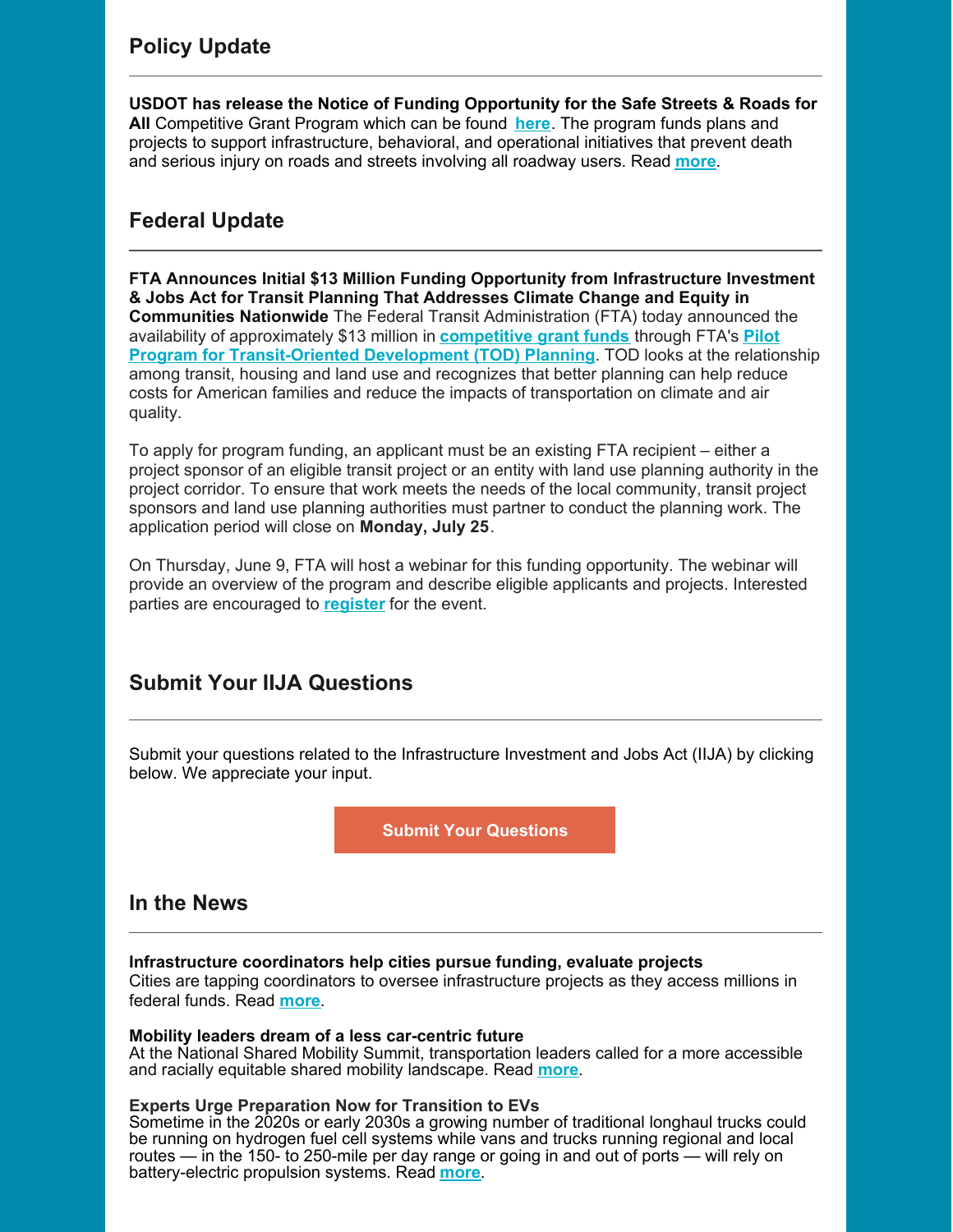#### **Census Data Conference - Early Bird Deadline Ending**

The early bird deadline ends tomorrow, April 29<sup>th</sup> for the Census Transportation Planning Products Conference in Reno, NV. **June 7 - 9, 2022** Register **[here](https://web.cvent.com/event/49dc3dc1-5a39-4dae-a96e-ac16afce09fd/websitePage:33bb36ed-69a1-42a4-85e6-6b25fb660a71).**

#### **NCHRP 23-07 Effective Target Setting Methods web-based workshops**

A series of six 2-hour web-based workshops are being held to provide highlights of practices identified as part of the NCHRP 23-07 *Guidebook on Effective Methods for Setting Transportation Performance Targets*. Learn about effective methods identified in the guidebook, gain insights from presentations by transportation agencies on their experiences using these methods, and share experiences with your peers.

#### **[Effective](https://us06web.zoom.us/webinar/register/WN_xUqFZhFGQ8iyZB3MGsxCOg) Safety Target Setting Methods**

June 2, 2022, 2-4 pm ET Register **[here](https://us06web.zoom.us/webinar/register/WN_xUqFZhFGQ8iyZB3MGsxCOg)**.

**Effective Travel Time and Freight Reliability Target Setting Methods** June 8, 2022, 2-4 pm ET Register **[here](https://us06web.zoom.us/webinar/register/WN_uUok-bfGR4K6oodRW2etkg)**.

### **Effective Congestion Measures (Non-SOV and Peak Hour Excessive Delay per Capita) Target Setting Methods**

June 16, 2022, 2-4 pm ET Register **[here](https://us06web.zoom.us/webinar/register/WN_M612D6QxSbOwlu7OU4wZOg)**.

#### **Effective Bridge Condition Target Setting Methods**

June 23, 2-4pm ET Register **[here](https://us06web.zoom.us/webinar/register/WN_ZZbZVXtWQkOQWLwXwCfPQQ)**.

#### **Effective Pavement Condition Target Setting Methods** June 30, 2022, 2-4 pm ET

Register **[here](https://us06web.zoom.us/webinar/register/WN__9zm3zWrRvGiS0ixbir7iQ)**.

#### **Lessons Learned on Target Setting Methods and Effective Practices** July 21, 2-4 pm ET Register **[here](https://us06web.zoom.us/webinar/register/WN_3fGixgkSTwSUlKeIMtOmQQ)**.

# **AMPO Job Board**

Interested in learning more about the latest job opportunities in our industry? Click the button below. If you have a job posting that you'd like us to share on our website, please click **[here](https://ampo.org/news-events/posting-policy-fees/)**.

**[AMPO](https://ampo.org/?post_type=mpo-career) Job Board**

Please forward this bi-weekly email newsletter to members of your staff that may be interested in its contents. To subscribe or unsubscribe to AMPO Email, please send an email to [staff@ampo.org](mailto:staff@ampo.org) and indicate your request. AMPO's distribution list will be updated approximately every two weeks.

> **Association of Metropolitan Planning Organizations (AMPO)** 444 North Capitol Street, NW, Suite 532 Washington, DC 20001 (202) 624-3680

#### **FOLLOW US**